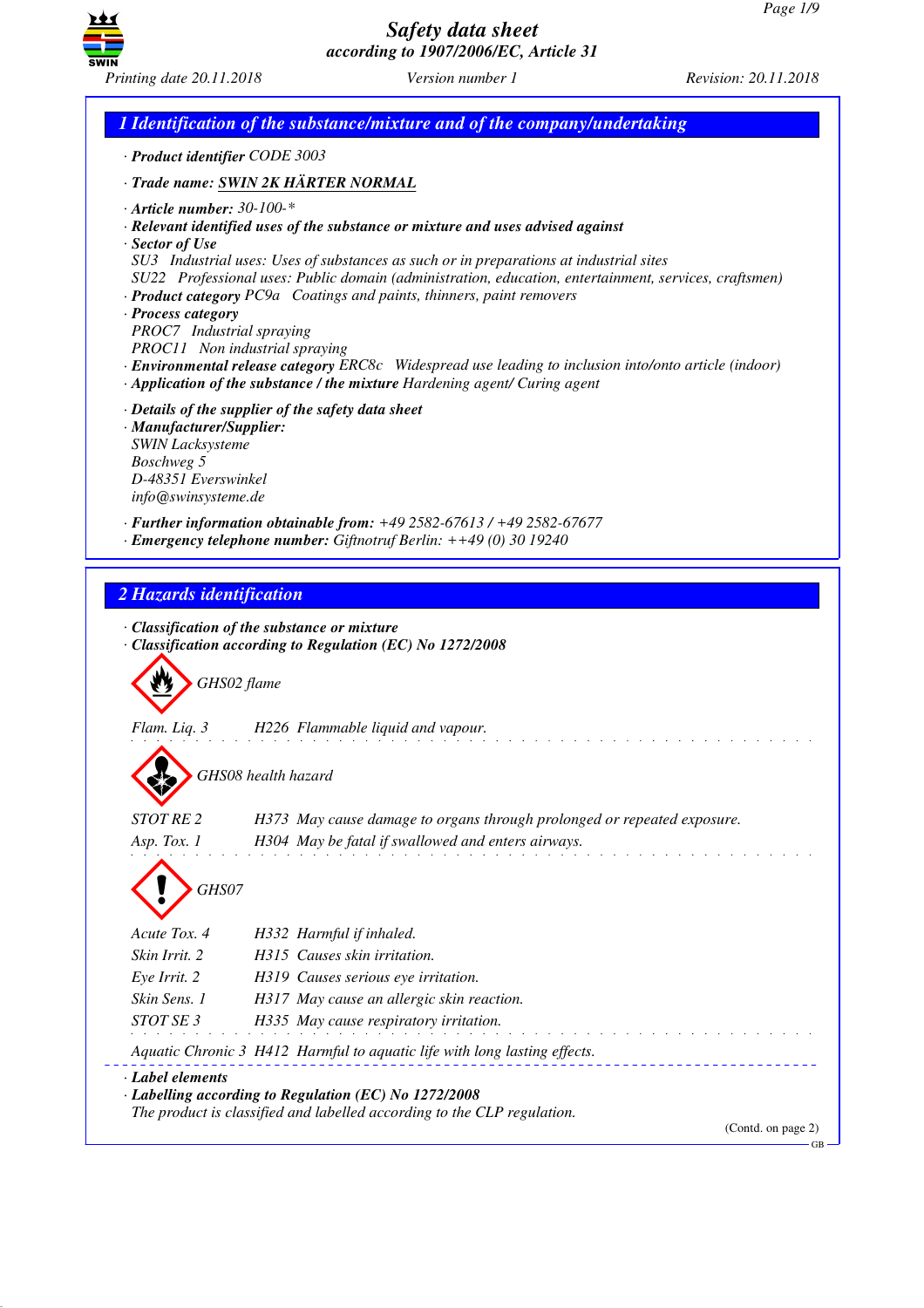GB



*Safety data sheet according to 1907/2006/EC, Article 31*

*Trade name: SWIN 2K HÄRTER NORMAL*

|                              | (Contd. of page 1)                                                                                                                                 |
|------------------------------|----------------------------------------------------------------------------------------------------------------------------------------------------|
| · Hazard pictograms          |                                                                                                                                                    |
|                              |                                                                                                                                                    |
|                              |                                                                                                                                                    |
|                              |                                                                                                                                                    |
| GHS02                        | GHS07<br>GHS08                                                                                                                                     |
|                              |                                                                                                                                                    |
| · Signal word Danger         |                                                                                                                                                    |
|                              | · Hazard-determining components of labelling:                                                                                                      |
|                              | Hexamethylen-1,6-diisocyanat Homopolymer                                                                                                           |
| xylene                       |                                                                                                                                                    |
|                              | Solvent naphtha (petroleum), light arom.                                                                                                           |
|                              | 4-isocyanatosulphonyltoluene                                                                                                                       |
| · Hazard statements          |                                                                                                                                                    |
|                              | H226 Flammable liquid and vapour.                                                                                                                  |
| H332 Harmful if inhaled.     |                                                                                                                                                    |
| H315 Causes skin irritation. |                                                                                                                                                    |
|                              | H319 Causes serious eye irritation.                                                                                                                |
|                              | H317 May cause an allergic skin reaction.                                                                                                          |
|                              | H335 May cause respiratory irritation.                                                                                                             |
|                              | H373 May cause damage to organs through prolonged or repeated exposure.                                                                            |
|                              | H304 May be fatal if swallowed and enters airways.                                                                                                 |
|                              | H412 Harmful to aquatic life with long lasting effects.                                                                                            |
| · Precautionary statements   |                                                                                                                                                    |
| P260                         | Do not breathe mist/vapours/spray.                                                                                                                 |
| P271                         | Use only outdoors or in a well-ventilated area.                                                                                                    |
| P <sub>280</sub>             | Wear protective gloves/protective clothing/eye protection/face protection.                                                                         |
|                              | P305+P351+P338 IF IN EYES: Rinse cautiously with water for several minutes. Remove contact lenses, if<br>present and easy to do. Continue rinsing. |
| P <sub>50</sub> 1            | Dispose of contents/container in accordance with local/regional/national/international<br>regulations.                                             |
| $\cdot$ Other hazards -      |                                                                                                                                                    |
|                              | · Results of PBT and vPvB assessment                                                                                                               |

*· PBT: Not applicable.*

*· vPvB: Not applicable.*

# *3 Composition/information on ingredients*

*· Chemical characterisation: Mixtures*

*· Description: Mixture of substances listed below with nonhazardous additions.*

| $\cdot$ Dangerous components:  |                                                                                                |                    |
|--------------------------------|------------------------------------------------------------------------------------------------|--------------------|
| CAS: 28182-81-2                | Hexamethylen-1,6-diisocyanat Homopolymer                                                       | 50-100%            |
|                                | Reg.nr.: 01-2119485796-17-XXXX \(\) Acute Tox. 4, H332; Skin Sens. 1, H317; STOT SE 3,<br>H335 |                    |
| CAS: 1330-20-7                 | xylene                                                                                         | $10 - 25%$         |
| EINECS: 215-535-7              | $\otimes$ Flam. Liq. 3, H226; $\otimes$ STOT RE 2, H373; Asp. Tox. 1,                          |                    |
|                                | Reg.nr.: 01-2119488216-32-XXXX   H304; Axtile Tox. 4, H312; Acute Tox. 4, H332; Skin Irrit.    |                    |
|                                | 2, H315; Eye Irrit. 2, H319; STOT SE 3, H335                                                   |                    |
| CAS: 123-86-4                  | <i>n-butyl</i> acetate                                                                         | $10 - 25%$         |
| EINECS: 204-658-1              | Elam. Liq. 3, H226; $\diamond$ STOT SE 3, H336                                                 |                    |
| Reg.nr.: 01-2119485493-29-XXXX |                                                                                                |                    |
| CAS: $108-65-6$                | 2-methoxy-1-methylethyl acetate                                                                | $2.5 - 10\%$       |
| EINECS: 203-603-9              | $\otimes$ Flam. Liq. 3, H226                                                                   |                    |
| Reg.nr.: 01-2119475791-29-XXXX |                                                                                                |                    |
|                                |                                                                                                | (Contd. on page 3) |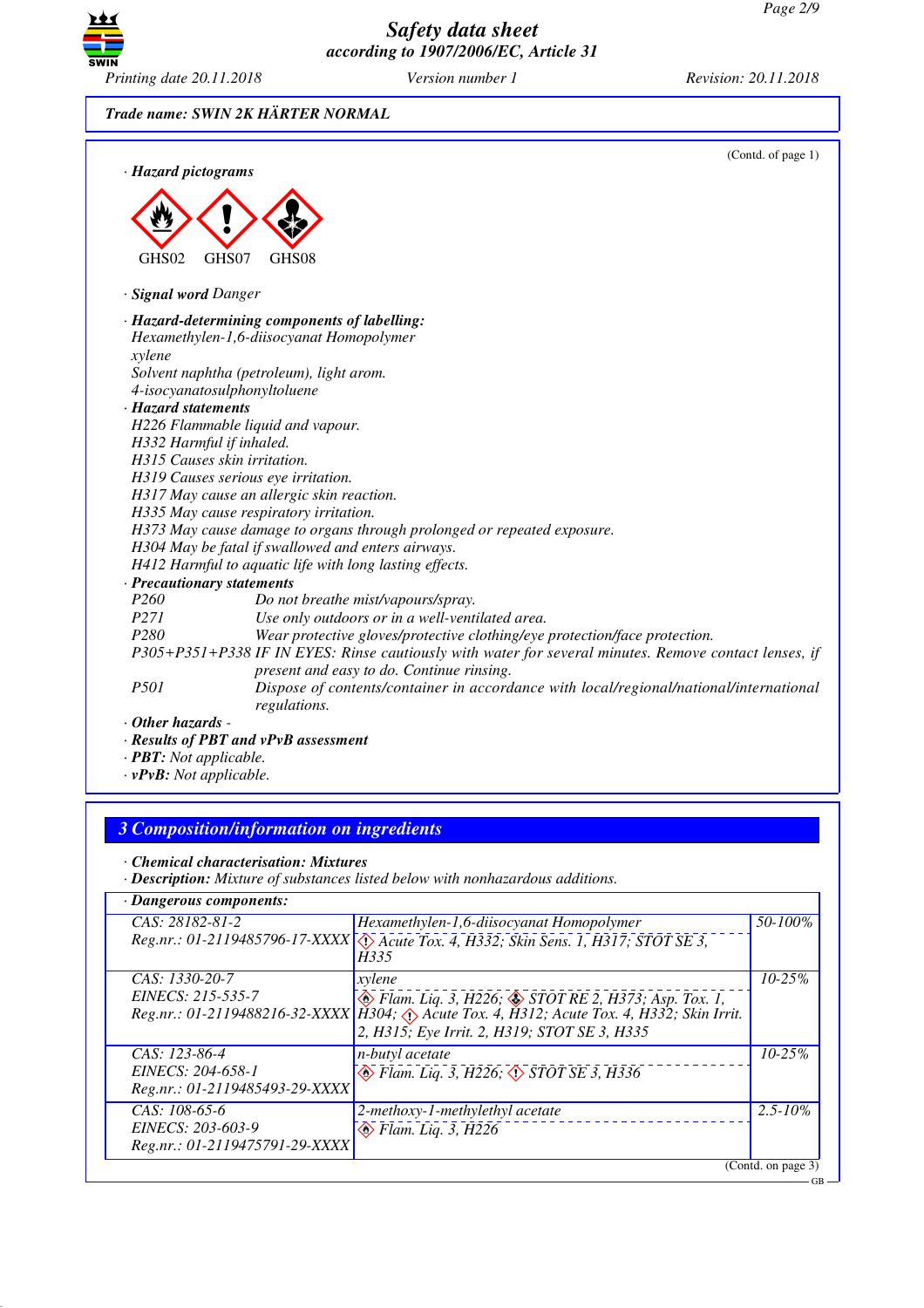

### *Trade name: SWIN 2K HÄRTER NORMAL*

|                                                      |                                                                                                                      | (Contd. of page 2) |
|------------------------------------------------------|----------------------------------------------------------------------------------------------------------------------|--------------------|
| $CAS: 64742-95-6$                                    | Solvent naphtha (petroleum), light arom.                                                                             | $2.5 - 10\%$       |
| EINECS: 265-199-0                                    | $\sqrt{\ }$ Flam. Liq. 3, H226; $\sqrt{\ }$ Asp. Tox. 1, H304; $\sqrt{\ }$ Aquatic                                   |                    |
|                                                      | Reg.nr.: 01-2119486773-24-XXXX Chronic 2, $\hat{H}$ 411; $\langle \cdot \rangle$ Acute Tox. 4, H332; STOT SE 3, H335 |                    |
| $CAS: 4083-64-1$                                     | $\vert$ 4-isocyanatosulphonyltoluene                                                                                 | $\leq$ 5%          |
| EINECS: 223-810-8                                    | $\otimes$ Resp. Sens. 1, H334; $\otimes$ Skin Irrit. 2, H315; Eye Irrit. 2,                                          |                    |
| Reg.nr.: 01-2119980050-47-XXXX H319; STOT SE 3, H335 |                                                                                                                      |                    |

*· Additional information: For the wording of the listed hazard phrases refer to section 16.*

# *4 First aid measures*

- *· Description of first aid measures*
- *· General information: Personal protection for the First Aider.*
- *· After inhalation:*
- *Supply fresh air.*
- *Seek medical treatment in case of complaints.*
- *· After skin contact:*
- *Immediately wash with water and soap and rinse thoroughly.*
- *If skin irritation continues, consult a doctor.*
- *· After eye contact: Rinse opened eye for several minutes under running water.*
- *· After swallowing: Do not induce vomiting; call for medical help immediately.*
- *· Information for doctor:*
- *· Most important symptoms and effects, both acute and delayed No further relevant information available.*
- *· Indication of any immediate medical attention and special treatment needed*
- *No further relevant information available.*

#### *5 Firefighting measures*

- *· Extinguishing media*
- *· Suitable extinguishing agents:*

*CO2, powder or water spray. Fight larger fires with water spray or alcohol resistant foam.*

- *· For safety reasons unsuitable extinguishing agents: Water with full jet*
- *· Special hazards arising from the substance or mixture No further relevant information available.*
- *· Advice for firefighters*
- *· Protective equipment: Mouth respiratory protective device.*

## *6 Accidental release measures*

- *· Personal precautions, protective equipment and emergency procedures Wear protective equipment. Keep unprotected persons away. Ensure adequate ventilation*
- *· Environmental precautions: Do not allow to enter sewers/ surface or ground water.*
- *· Methods and material for containment and cleaning up: Absorb with liquid-binding material (sand, diatomite, acid binders, universal binders, sawdust). Dispose contaminated material as waste according to item 13.*
- *· Reference to other sections See Section 7 for information on safe handling. See Section 8 for information on personal protection equipment.*

## *7 Handling and storage*

- *· Handling:*
- *· Precautions for safe handling*
- *Ensure good ventilation/exhaustion at the workplace. Restrict the quantity stored at the work place.*

(Contd. on page 4)

GB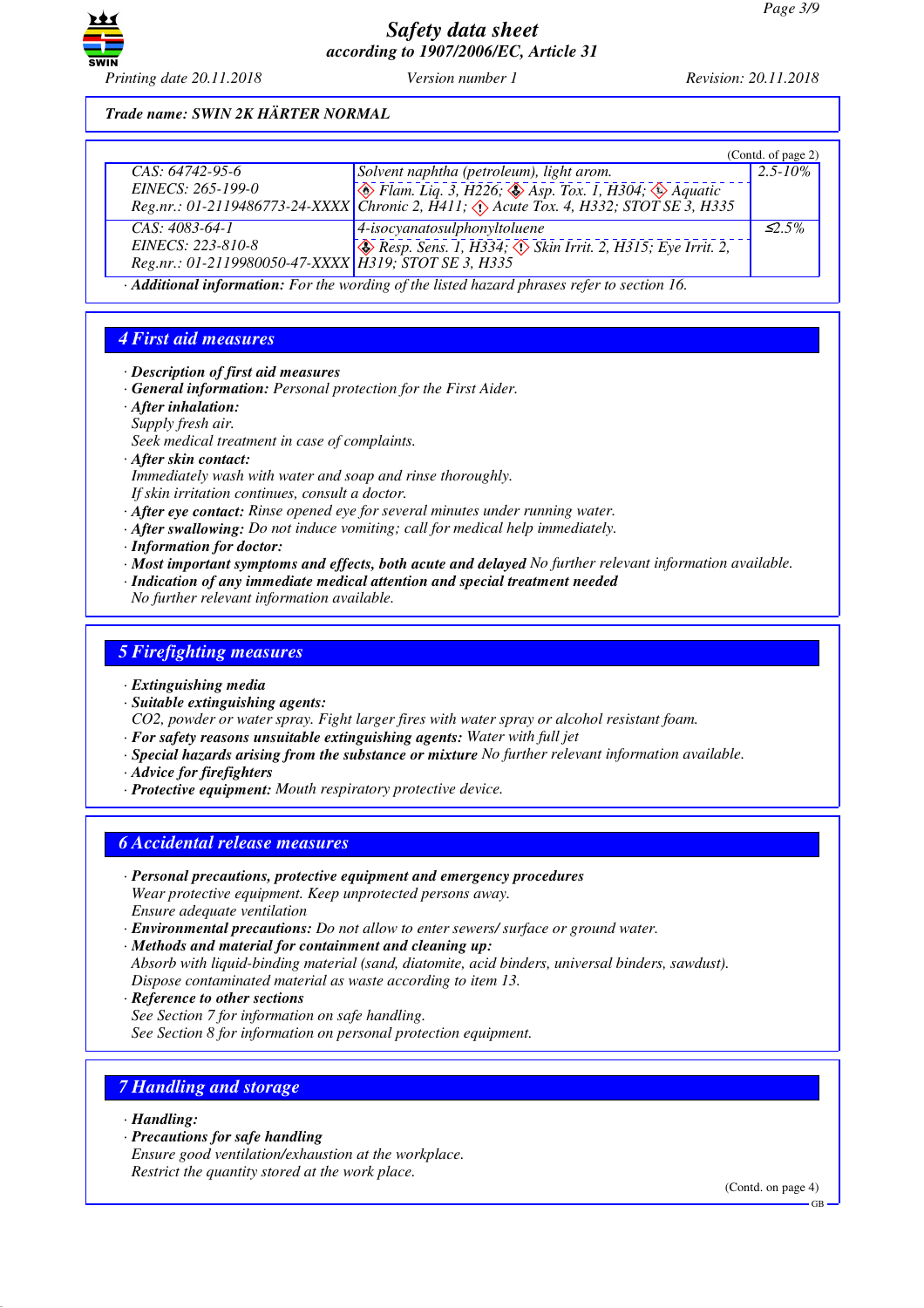

## *Trade name: SWIN 2K HÄRTER NORMAL*

| TRGS 430 Isocyanate - Exposition und Überwachung beachten.<br>· Information about fire - and explosion protection:<br>Fumes can combine with air to form an explosive mixture.<br>Flammable gas-air mixtures may form in empty receptacles.<br>Keep ignition sources away - Do not smoke.<br>Use explosion-proof apparatus / fittings and spark-proof tools.<br>Protect against electrostatic charges.                                                                                                             | (Contd. of page 3) |  |  |
|--------------------------------------------------------------------------------------------------------------------------------------------------------------------------------------------------------------------------------------------------------------------------------------------------------------------------------------------------------------------------------------------------------------------------------------------------------------------------------------------------------------------|--------------------|--|--|
| $\cdot$ Conditions for safe storage, including any incompatibilities<br>$\cdot$ Storage:<br>· Requirements to be met by storerooms and receptacles:<br>Provide solvent resistant, sealed floor.<br>Suitable material for receptacles and pipes: steel or stainless steel.<br>· Information about storage in one common storage facility: Not required.<br>· Further information about storage conditions: Keep container tightly sealed.<br>$\cdot$ Specific end use(s) No further relevant information available. |                    |  |  |
| <b>8 Exposure controls/personal protection</b><br>$\cdot$ Additional information about design of technical facilities: No further data; see item 7.<br>· Control parameters                                                                                                                                                                                                                                                                                                                                        |                    |  |  |
| · Ingredients with limit values that require monitoring at the workplace:                                                                                                                                                                                                                                                                                                                                                                                                                                          |                    |  |  |
| 123-86-4 n-butyl acetate                                                                                                                                                                                                                                                                                                                                                                                                                                                                                           |                    |  |  |
| WEL Short-term value: 966 mg/m <sup>3</sup> , 200 ppm<br>Long-term value: 724 mg/m <sup>3</sup> , 150 ppm                                                                                                                                                                                                                                                                                                                                                                                                          |                    |  |  |
| 108-65-6 2-methoxy-1-methylethyl acetate                                                                                                                                                                                                                                                                                                                                                                                                                                                                           |                    |  |  |
| WEL Short-term value: 548 mg/m <sup>3</sup> , 100 ppm<br>Long-term value: 274 mg/m <sup>3</sup> , 50 ppm<br>Sk                                                                                                                                                                                                                                                                                                                                                                                                     |                    |  |  |
| 4083-64-1 4-isocyanatosulphonyltoluene                                                                                                                                                                                                                                                                                                                                                                                                                                                                             |                    |  |  |
| WEL Short-term value: $0.07$ mg/m <sup>3</sup><br>Long-term value: $0.02$ mg/m <sup>3</sup><br>Sen; as -NCO                                                                                                                                                                                                                                                                                                                                                                                                        |                    |  |  |
| · Additional information: The lists valid during the making were used as basis.                                                                                                                                                                                                                                                                                                                                                                                                                                    |                    |  |  |
| · Exposure controls<br>· Personal protective equipment:<br>· General protective and hygienic measures:<br>Keep away from foodstuffs, beverages and feed.<br>Immediately remove all soiled and contaminated clothing<br>Wash hands before breaks and at the end of work.<br>Do not inhale gases / fumes / aerosols.<br>Avoid contact with the eyes and skin.<br>· Respiratory protection:<br>Use suitable respiratory protective device in case of insufficient ventilation.                                        |                    |  |  |

*In case of brief exposure or low pollution use respiratory filter device. In case of intensive or longer exposure use self-contained respiratory protective device. Filter A2/P2*

*· Protection of hands:*

*Only use chemical-protective gloves with CE-labelling of category III.*



\_S*Protective gloves*

*Preventive skin protection by use of skin-protecting agents is recommended.*

(Contd. on page 5)

GB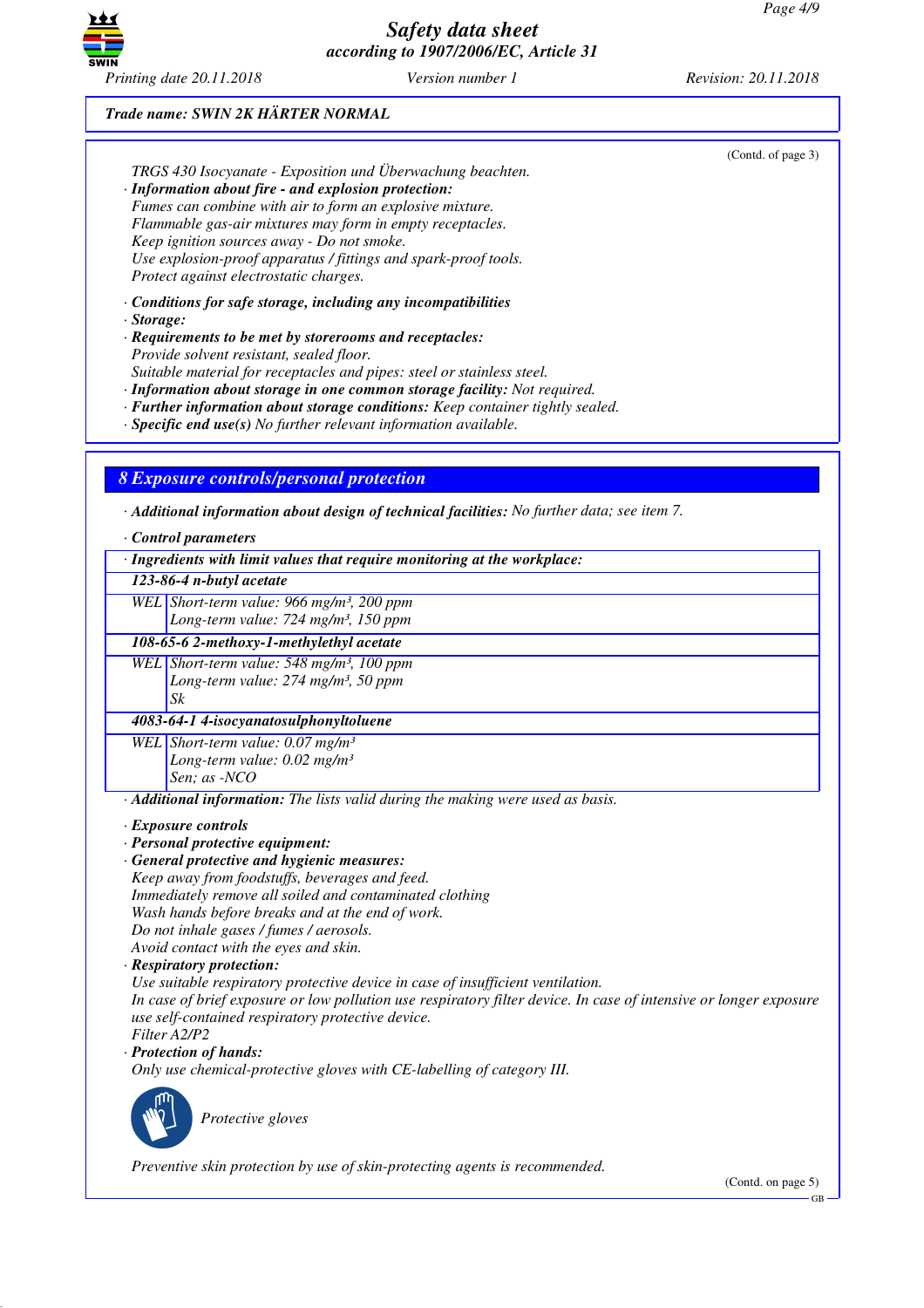

#### *Trade name: SWIN 2K HÄRTER NORMAL*

#### *· Material of gloves*

(Contd. of page 4)

*The selection of the suitable gloves does not only depend on the material, but also on further marks of quality and varies from manufacturer to manufacturer. As the product is a preparation of several substances, the resistance of the glove material can not be exactly calculated in advance and has therefore to be checked prior to the application.*

*As protection from splashes gloves made of the following materials are suitable:*

## *Nitrile rubber (Ansell Sol-Vex®)*

*Recommended thickness of the material:* ≥ *0.4 mm*

- *· Penetration time of glove material*
- *Value for the permeation: Level*  $\leq$  *I*

*The exact break through time has to be found out by the manufacturer of the protective gloves and has to be observed.*

- *· For the permanent contact => 480 minutes gloves made of the following materials are suitable: HPPE-laminatet film (Ansell Barrier®)*
- *· Eye protection:*



\_R*Tightly sealed goggles*

#### *· Body protection:*

*Protective clothing, anti-static (TYVEK® CLASSIC PLUS) Safety shoes/boots, antstatic*

| 9 Physical and chemical properties                                                                                                |                                                                                                 |  |
|-----------------------------------------------------------------------------------------------------------------------------------|-------------------------------------------------------------------------------------------------|--|
| · Information on basic physical and chemical properties<br><b>General Information</b><br>$\cdot$ Appearance:                      |                                                                                                 |  |
| Form:                                                                                                                             | Fluid                                                                                           |  |
| Colour:                                                                                                                           | Colourless                                                                                      |  |
| $\cdot$ Odour:                                                                                                                    | Aromatic                                                                                        |  |
| · Odour threshold:                                                                                                                | Not determined.                                                                                 |  |
| $\cdot$ pH-value                                                                                                                  | Not applicable.                                                                                 |  |
| · Change in condition<br>Melting point/freezing point:<br>Initial boiling point and boiling range: $124 \text{ }^{\circ}\text{C}$ | Undetermined.                                                                                   |  |
| · Flash point:                                                                                                                    | $23 - 60$ °C                                                                                    |  |
| · Flammability (solid, gas):                                                                                                      | Not applicable.                                                                                 |  |
| · Ignition temperature:                                                                                                           | 315 °C                                                                                          |  |
| · Decomposition temperature:                                                                                                      | Not determined.                                                                                 |  |
| $\cdot$ Auto-ignition temperature:                                                                                                | Product is not selfigniting.                                                                    |  |
| $\cdot$ Explosive properties:                                                                                                     | Product is not explosive. However, formation of explosive air/<br>vapour mixtures are possible. |  |
| · Explosion limits:                                                                                                               |                                                                                                 |  |
| Lower:                                                                                                                            | $1.1$ Vol %                                                                                     |  |
| <b>Upper:</b>                                                                                                                     | $10.8$ Vol %                                                                                    |  |
| $\cdot$ Vapour pressure at 20 °C:                                                                                                 | $10.7$ hPa                                                                                      |  |
| $\cdot$ Density                                                                                                                   | $1.00 - 1.05$ g/ml                                                                              |  |
| · Relative density                                                                                                                | Not determined.                                                                                 |  |
| · Vapour density                                                                                                                  | Not determined.                                                                                 |  |
|                                                                                                                                   | (Contd. on page 6)                                                                              |  |

GB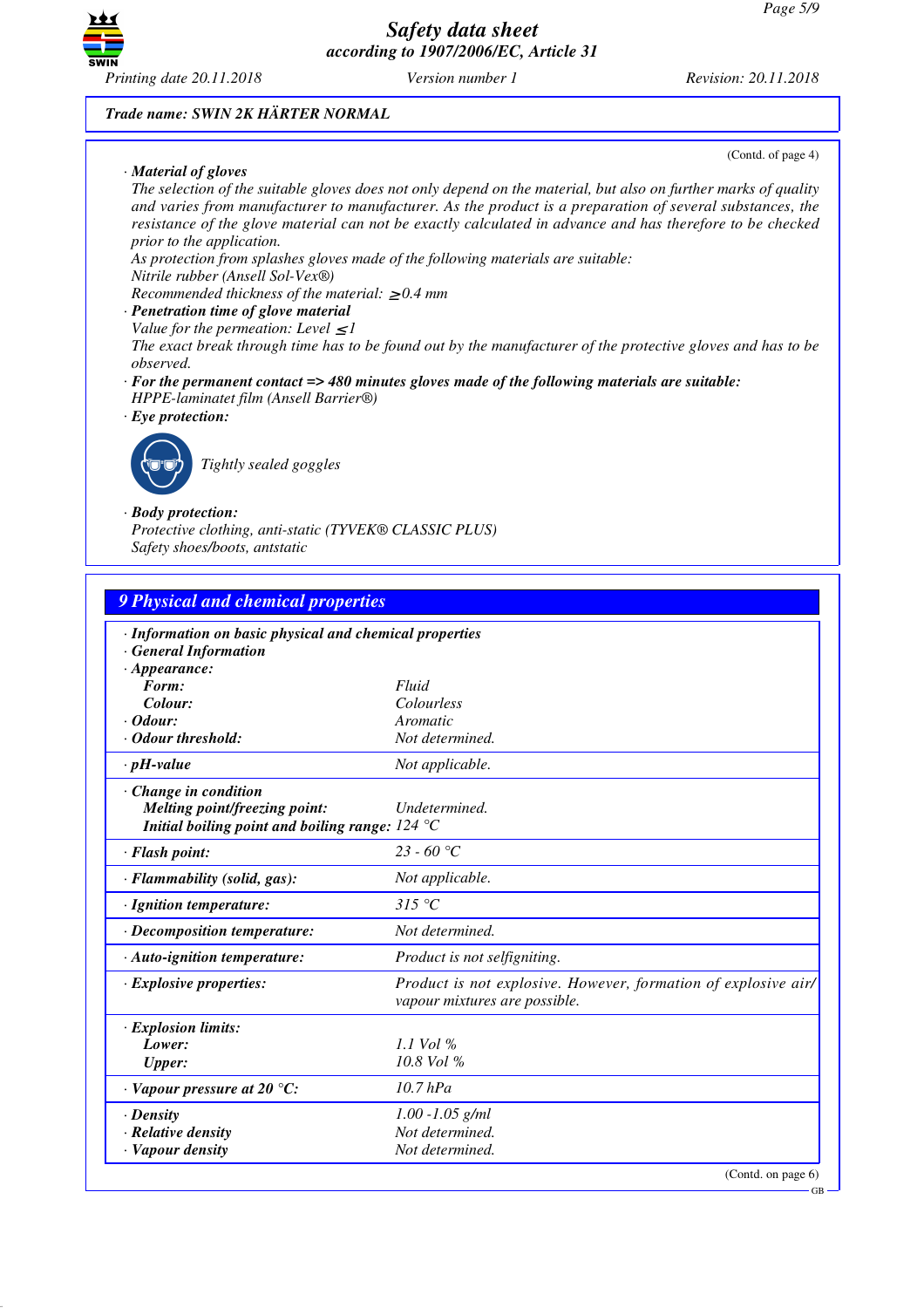

### *Trade name: SWIN 2K HÄRTER NORMAL*

|                                                                                              | (Contd. of page 5)                                                               |
|----------------------------------------------------------------------------------------------|----------------------------------------------------------------------------------|
| $\cdot$ Evaporation rate                                                                     | Not determined.                                                                  |
| $\cdot$ Solubility in / Miscibility with<br>water:                                           | Not miscible or difficult to mix.                                                |
| · Partition coefficient: n-octanol/water:                                                    | Not determined.                                                                  |
| $\cdot$ Viscosity:<br>Dynamic:<br>Kinematic at 20 $^{\circ}C$ :<br>$\cdot$ Other information | Not determined.<br>24 s (ISO 3 mm)<br>No further relevant information available. |

## *10 Stability and reactivity*

*· Reactivity No further relevant information available.*

- *· Chemical stability*
- *· Thermal decomposition / conditions to be avoided: No decomposition if used according to specifications.*
- *· Possibility of hazardous reactions No dangerous reactions known.*
- *· Conditions to avoid No further relevant information available.*
- *· Incompatible materials: No further relevant information available.*
- *· Hazardous decomposition products: No dangerous decomposition products known.*

# *11 Toxicological information*

- *· Information on toxicological effects*
- *· Acute toxicity*
- *Harmful if inhaled.*

| narmjut ij innatea.                                 |      |                                           |
|-----------------------------------------------------|------|-------------------------------------------|
| · LD/LC50 values relevant for classification:       |      |                                           |
| 1330-20-7 xylene                                    |      |                                           |
| Oral                                                | LD50 | $4,300$ mg/kg (rat)                       |
| Dermal                                              | LD50 | $2,000$ mg/kg (rabbit)                    |
| 64742-95-6 Solvent naphtha (petroleum), light arom. |      |                                           |
| Oral                                                | LD50 | $>6,800$ mg/kg (rat)                      |
| Dermal                                              | LD50 | $\geq$ 3,400 mg/kg (rab)                  |
|                                                     |      | Inhalative $ LCS0/4 h  > 10.2$ mg/l (rat) |

#### *· Primary irritant effect:*

- *· Skin corrosion/irritation*
- *Causes skin irritation.*
- *· Serious eye damage/irritation*
- *Causes serious eye irritation.*
- *· Respiratory or skin sensitisation*
- *Persons already sensitised to may develop allergic reactions when using this product.*
- *Persons suffering from asthma, eczema or skin problems should avoid contact with this product. May cause an allergic skin reaction.*
- *· CMR effects (carcinogenity, mutagenicity and toxicity for reproduction)*
- *· Germ cell mutagenicity Based on available data, the classification criteria are not met.*
- *· Carcinogenicity Based on available data, the classification criteria are not met.*
- *· Reproductive toxicity Based on available data, the classification criteria are not met.*
- *· STOT-single exposure*
- *May cause respiratory irritation.*

#### *· STOT-repeated exposure*

*May cause damage to organs through prolonged or repeated exposure.*

(Contd. on page 7)

 $\overline{G}R$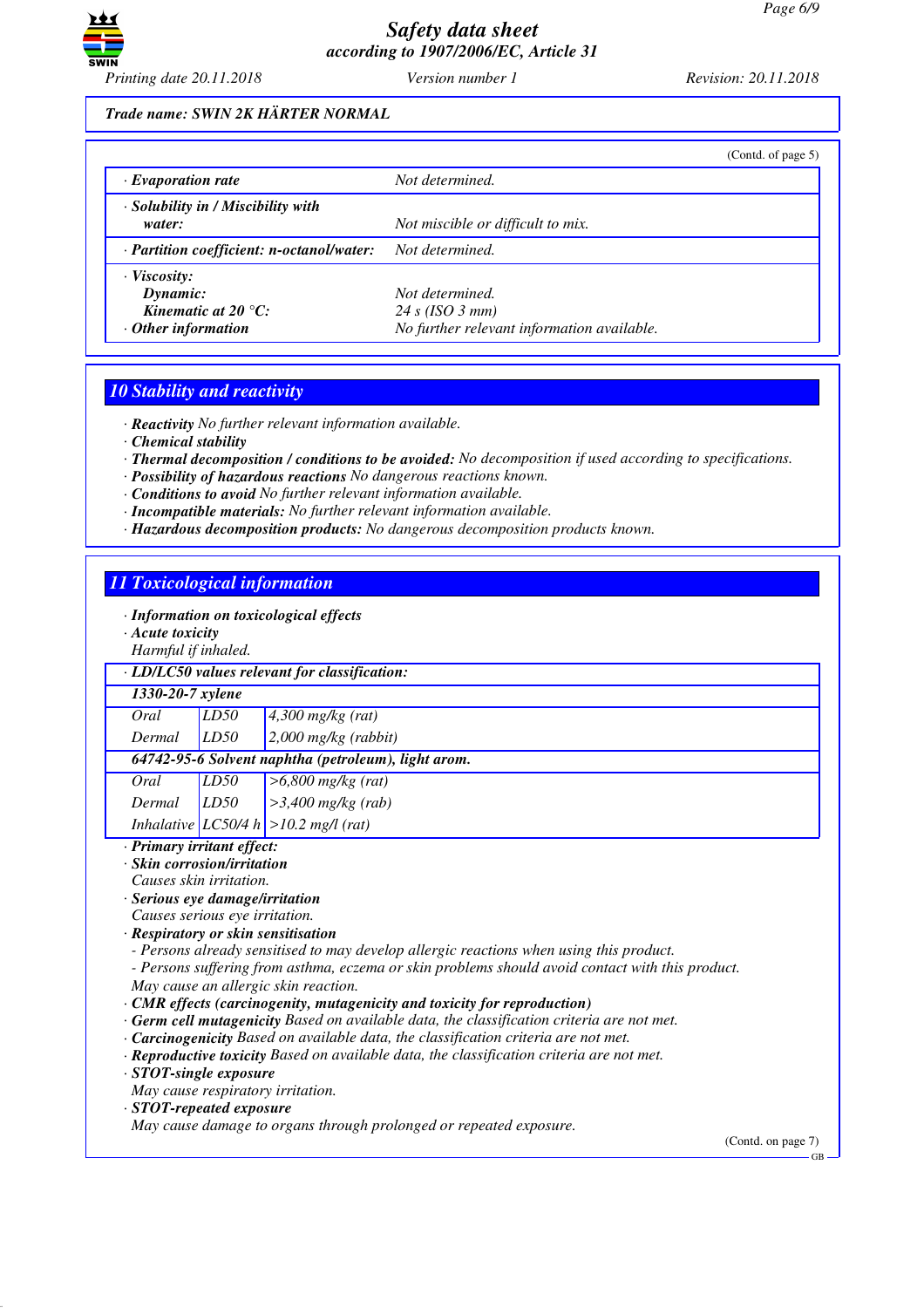

*Trade name: SWIN 2K HÄRTER NORMAL*

*· Aspiration hazard*

*May be fatal if swallowed and enters airways.*

# *12 Ecological information*

- *· Toxicity*
- *· Aquatic toxicity: No further relevant information available.*
- *· Persistence and degradability No further relevant information available.*
- *· Behaviour in environmental systems:*
- *· Bioaccumulative potential No further relevant information available.*
- *· Mobility in soil No further relevant information available.*
- *· Ecotoxical effects:*
- *· Remark: Harmful to fish*
- *· Additional ecological information:*
- *· General notes:*

*Water hazard class 2 (German Regulation) (Self-assessment): hazardous for water Do not allow product to reach ground water, water course or sewage system. Harmful to aquatic organisms*

- *· Results of PBT and vPvB assessment*
- *· PBT: Not applicable.*
- *· vPvB: Not applicable.*
- *· Other adverse effects No further relevant information available.*

# *13 Disposal considerations*

*· Waste treatment methods*

*· Recommendation*

*Must not be disposed together with household garbage. Do not allow product to reach sewage system.*

#### *· European waste catalogue*

*08 00 00 WASTES FROM THE MANUFACTURE, FORMULATION, SUPPLY AND USE (MFSU) OF COATINGS (PAINTS, VARNISHES AND VITREOUS ENAMELS), ADHESIVES, SEALANTS AND PRINTING INKS 08 01 00 wastes from MFSU and removal of paint and varnish*

*08 01 11\* waste paint and varnish containing organic solvents or other dangerous substances*

*· Uncleaned packaging:*

*15 00 00: WASTE PACKAGING; ABSORBENTS, WIPING CLOTHS, FILTER MATERIALS AND PROTECTIVE CLOTHING NOT OTHERWISE SPECIFIED*

- *15 01 00: packaging (including separately collected municipal packaging waste)*
- *15 01 10\*: packaging containing residues of or contaminated by dangerous substances*
- *· Recommendation: Disposal must be made according to official regulations.*

# *14 Transport information · UN-Number · ADR, IMDG, IATA UN1263 · UN proper shipping name · ADR 1263 PAINT RELATED MATERIAL · IMDG, IATA PAINT RELATED MATERIAL* (Contd. on page 8) GB

(Contd. of page 6)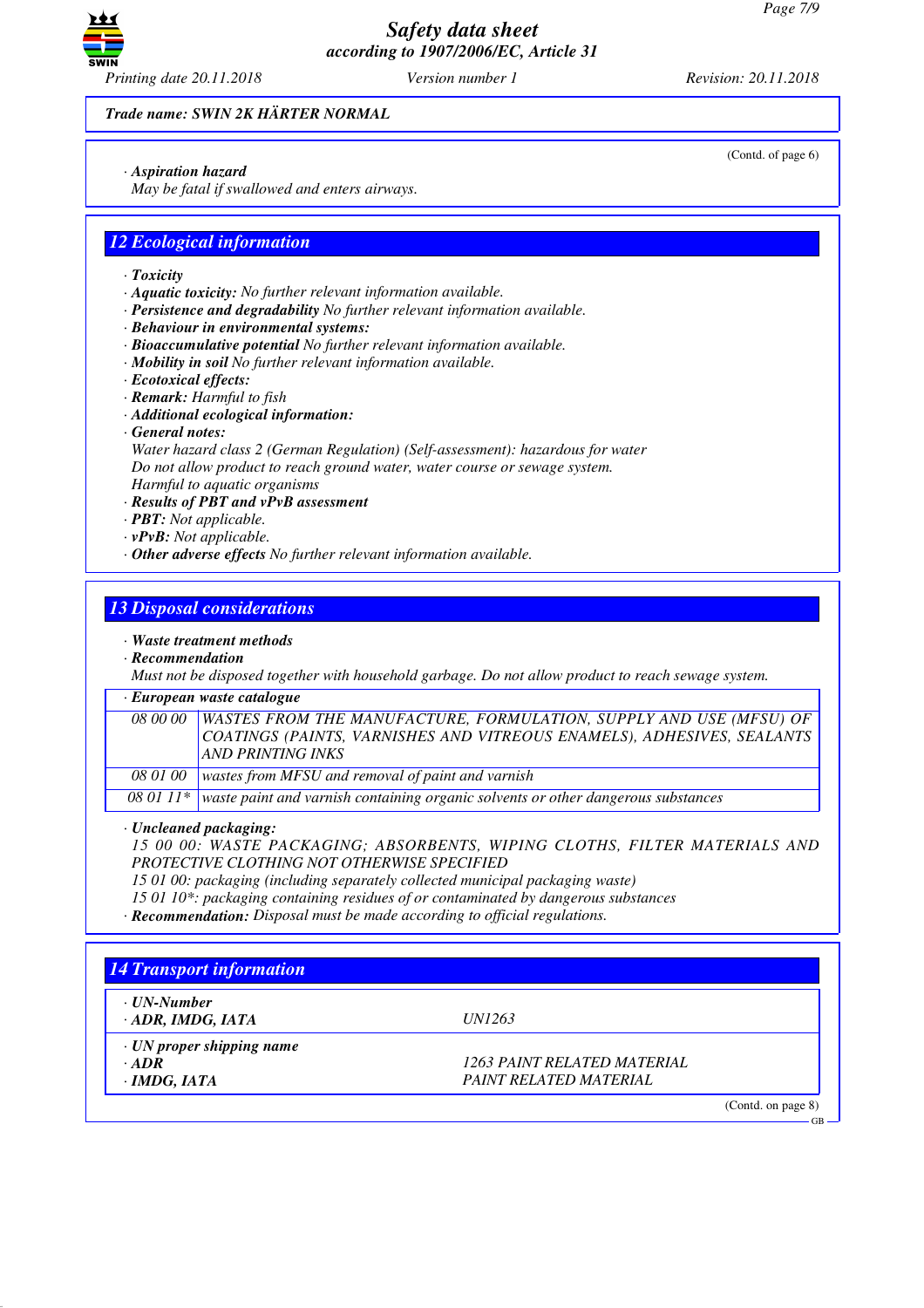

*Trade name: SWIN 2K HÄRTER NORMAL*

|                                                                     | (Contd. of page 7)                                     |
|---------------------------------------------------------------------|--------------------------------------------------------|
| · Transport hazard class(es)                                        |                                                        |
| · ADR, IMDG, IATA                                                   |                                                        |
|                                                                     |                                                        |
|                                                                     |                                                        |
|                                                                     |                                                        |
| · Class                                                             |                                                        |
| $\cdot$ Label                                                       | 3 Flammable liquids.<br>3                              |
|                                                                     |                                                        |
| · Packing group<br>· ADR, IMDG, IATA                                | III                                                    |
|                                                                     |                                                        |
| · Environmental hazards:                                            |                                                        |
| · Marine pollutant:                                                 | N <sub>O</sub>                                         |
| · Special precautions for user                                      | Warning: Flammable liquids.                            |
| · Danger code (Kemler):                                             | 30                                                     |
| · EMS Number:                                                       | $F-E,S-E$                                              |
| · Stowage Category                                                  | A                                                      |
| · Transport in bulk according to Annex II of Marpol                 |                                                        |
| and the IBC Code                                                    | Not applicable.                                        |
| · Transport/Additional information:                                 |                                                        |
| $\cdot$ ADR                                                         |                                                        |
| $\cdot$ Limited quantities (LQ)                                     | 5L                                                     |
| $\cdot$ Excepted quantities (EQ)                                    | Code: El                                               |
|                                                                     | Maximum net quantity per inner packaging: 30 ml        |
|                                                                     | Maximum net quantity per outer packaging: 1000 ml<br>3 |
| · Transport category<br>· Tunnel restriction code                   | D/E                                                    |
|                                                                     |                                                        |
| $\cdot$ IMDG                                                        | 5L                                                     |
| $\cdot$ Limited quantities (LQ)<br>$\cdot$ Excepted quantities (EQ) | Code: E1                                               |
|                                                                     | Maximum net quantity per inner packaging: 30 ml        |
|                                                                     | Maximum net quantity per outer packaging: 1000 ml      |
| · UN "Model Regulation":                                            | UN 1263 PAINT RELATED MATERIAL, 3, III                 |
|                                                                     |                                                        |

## *15 Regulatory information*

*· Safety, health and environmental regulations/legislation specific for the substance or mixture*

*· REGULATION (EC) No 1907/2006 ANNEX XVII Conditions of restriction: 3*

*· Chemical safety assessment: A Chemical Safety Assessment has not been carried out.*

# *16 Other information*

*This information is based on our present knowledge. However, this shall not constitute a guarantee for any specific product features and shall not establish a legally valid contractual relationship.*

*· Relevant phrases*

*H226 Flammable liquid and vapour.*

*H304 May be fatal if swallowed and enters airways.*

*H312 Harmful in contact with skin.*

*H315 Causes skin irritation.*

*H317 May cause an allergic skin reaction.*

*H319 Causes serious eye irritation.*

(Contd. on page 9)

GB